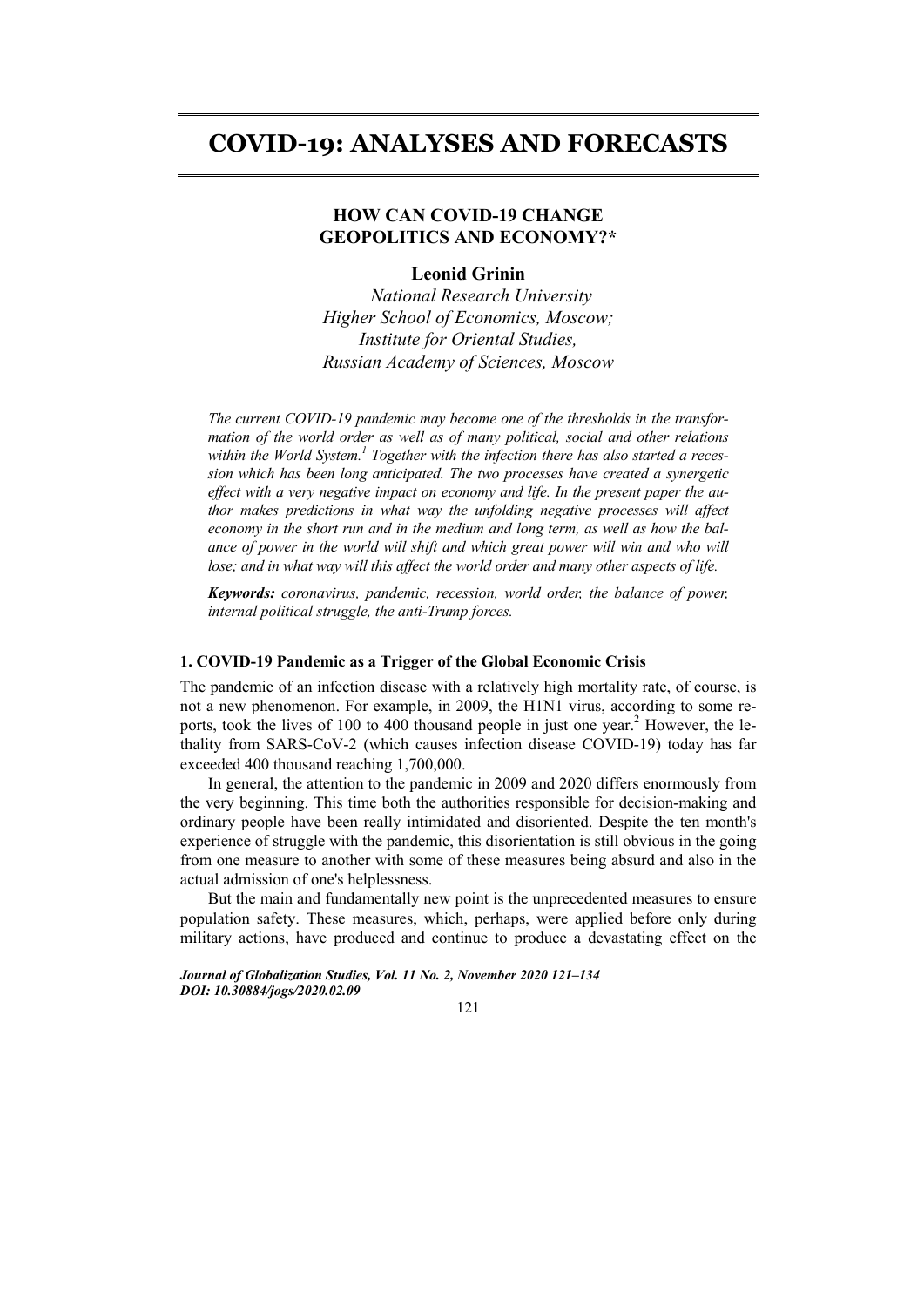economy of many countries and on the world economy in general. In fact, the quarantine measures were applied to a different extent almost everywhere.

It is very important to point out that the coronavirus pandemic has triggered the global economic crisis which we are going to analyze below.

Another important and even key point of the situation is the directed and coordinated activities of the media (both national and global) which make one think that there are some powerful and mostly supranational forces that try to make use of the pandemic for their own interests and goals.

Although these forces do not reveal themselves openly, nevertheless, one may assume that some of them hope to reinforce their positions in the world pharmaceutical industry, in particular in the vaccine market. In this context, Bill Gates and Antony Fauci (the director of US National Institute of Allergy and Infectious Diseases starting from 1984) are especially often mentioned. Another force in the USA, which is objectively interested in the fear mongering, is the anti-Trump globalist-oriented coalition which took the opportunity to exacerbate economic difficulties in the country and contributed to the growth of mass unemployment with all the consequences that come with it. They hoped for a shift in the voters' mood and subsequent voting against Donald Trump who always had a good state of economy as his strong card. The democrats' task in this case was to prolong the state of emergency as long as possible and to give the economy no opportunity to recover and return to normal functioning and also prevent people from coming out of it and calming down before the election time.

As it had been expected, they played the card of return of epidemicс in autumn. This became possible because the media controlled by the global capital (primarily, by the American) and other means of influencing allowed the forces in the USA to somehow impact the rest of the world; so the pandemic in this or that way should have continued in other countries as well, thus, undermining their economy.

One should admit that the plan has worked to deteriorate American economy to the level when population would start blaming Trump for this and by means of the pandemic to make people vote by mail. The voting (although with serious violations and frauds) resulted in favour of Biden and democrats.

At that, Trump's opponents show not the slightest bit of concern about the relative drop of the GDP and so every Trump's attempt to maintain the economic level were violently criticized. Even today the unemployment level in the United States remains at the level of about 11 million unemployed persons (and in some periods it used to exceed 30 million). And it is obvious that the return of economy to normal state will be slow.

As early as in 2005 the author of the present article formulated the main contradiction of the current epoch consisting in the opposition between global interests and the US parochial interests. The contradiction will increase also due to the fact that the US political forces more obviously use the foreign policy as a means to achieve domestic goals, especially to win at the elections (Grinin 2005: 17; and also Grinin 2018; Grinin, Korotayev 2020). At that, the struggle of the larger part of the global community with growing egoism of America that ignores common interests, will form the major intrigue of the current global contradiction. After Donald Trump's coming to power this became especially obvious since the contradiction has expanded when the United States started to ignore even their allies' interests. After the democrats' return to power, this tendency will most probably increase in certain respects.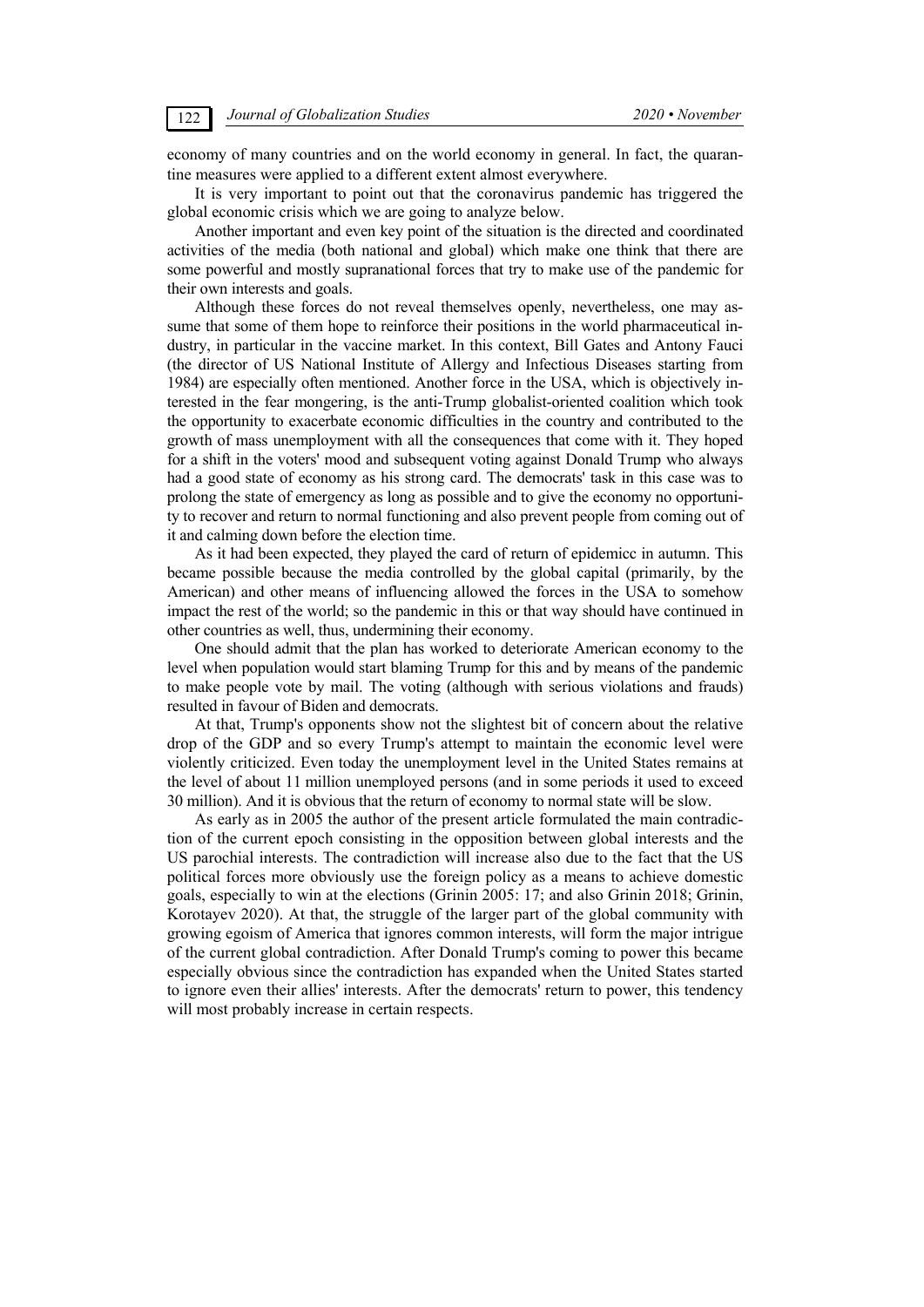### **The Forthcoming Economic Crisis and the Pandemic**

It is known that economic development is cyclical in nature. In the most general sense, this is due to the fact that the opportunities for economic growth get exhausted for various reasons: resources become too expensive so that the competition for them intensifies while sales drop, credit is exhausted as well, financial bubbles inflate, production costs rise, *etc*. As a result, an economic cycle ends with a cyclical crisis, which may unfold in various forms. Crises are often associated with a collapse in stock prices, with a sharp drop in production, and with mass financial failures and bankruptcies. But sometimes crises are realized in the form of a relatively slow decline, which has a protracted nature. Like wars and revolutions, all crises have some common features, but at the same time, they pass in different ways and each has its peculiar features. Crisis can be considered as a part of an economic cycle, when the potential for growth is temporarily exhausted while the proportions which are more adequate for the society's available opportunities are forcibly restored. Crisis is just a part of a cycle when structural contradictions and inconsistencies in a society become insurmountable for a while, and then partially resolved, opening opportunities for the start of a new cycle.<sup>3</sup>

And this cyclical economic development has not been eliminated, despite all efforts. At the same time, various pro-cyclical and counter-cyclical actions of financial regulators and governments can significantly affect the nature of the economic cycle (also called the Juglar cycle, see Grinin, Korotayev, Malkov 2016), in particular, shorten or extend its duration. In particular, in the 1950s and 1960s, by increasing the interest rates the Federal Reserve System (the Fed) affected economic cycles in the USA, which ended earlier than they should, and besides, the economic crises were mild and unpainful. Recently, on the contrary, the countercyclical measures have been very actively taken, in particular, through the interest rate reduction almost to zero or even negative figures, by artificially supported loans, active saturation of the market with finances, buy-back operations and by providing direct assistance to individual players. After the 2008 financial crisis, the scope of measures was enormous (and at the moment these measures became extraordinarily generous).

As a result, the main disproportions of the cycle preceding the 2008 financial crisis have not been eliminated, namely: the slowdown and even decline in labor productivity growth, over-lending of business and public spheres, excessive national debt, low or even reduced share of investments in GDP, reduction of the real sector of national economies and excessive role of the financial sector. On the contrary, the financialization of the world economy took on exaggerated proportions, which only exacerbated the weaknesses indicated early in this analysis. As a result, due to the cheap loans, one could observe the emergence of many enterprises with a weak ability to compete, which even were called 'zombie companies' and which yielded poor returns, not to speak about their becoming innovative.

As a result, the world economy has weakened, and growth rates have slowed. The global trade also began to slip. The growth rates were supported only by huge financial injections into economy. The global economic crisis actually reached its peak already in 2016, but thanks to the governmental and central banks efforts the bubbles would not deflate on the stock exchanges, and the economic growth was supported by the growing national debt and some fiscal measures (like, *e.g*., large tax cuts and amnesties in the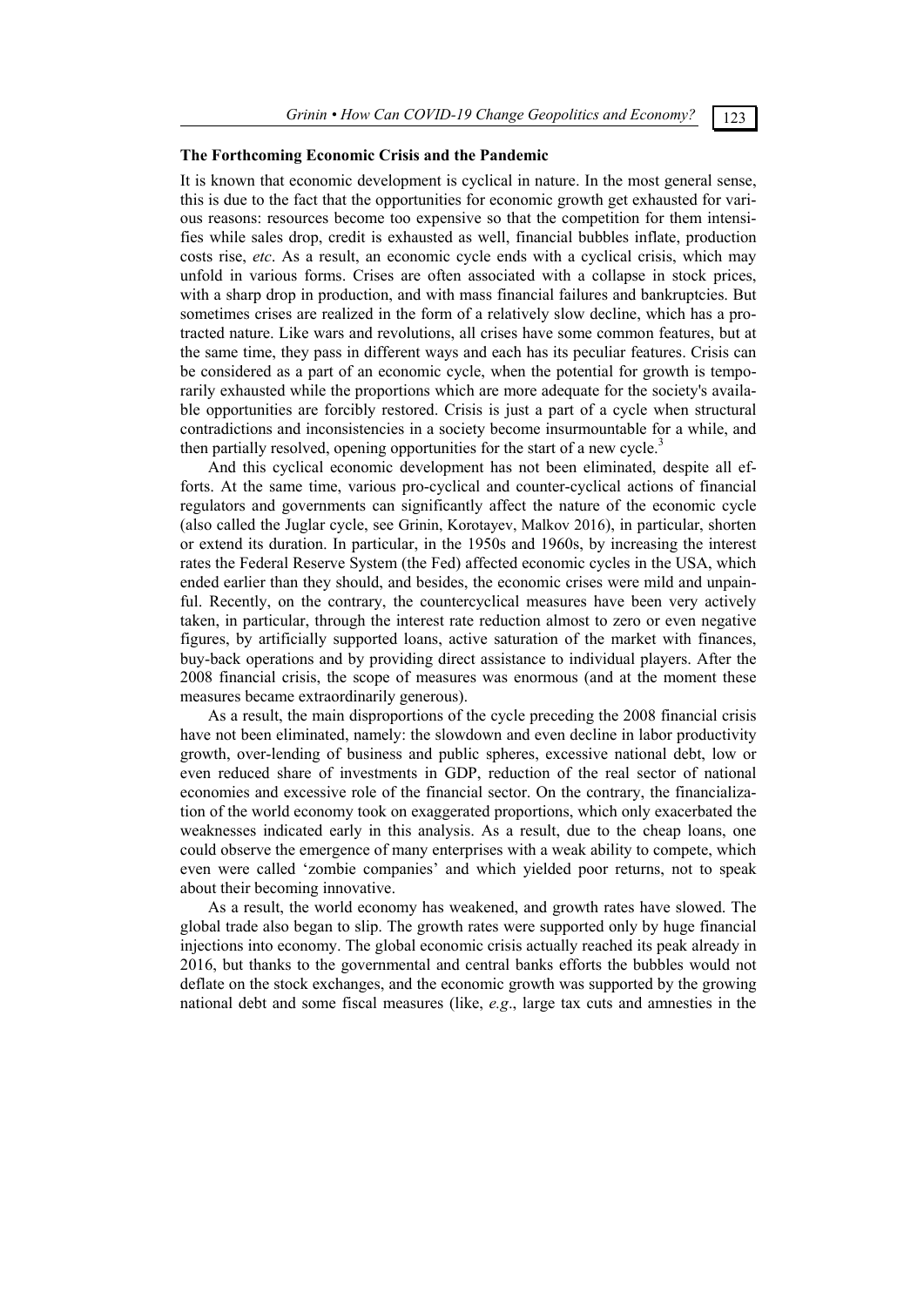USA). Thus, the onset of the crisis was delayed for three to four years. Like many other experts, we predicted the onset of the crisis around 2020 (Grinin and Korotayev 2014b, 2018). In 2019, the expectation of a recession became widespread, since all the resources were exhausted and the American and other countries' financial authorities undertook massive interventions to save the markets.

There is an important rule in the theory of economic cycles, which implies that some kind of a trigger is required to launch a crisis and go into a recession. And the larger the economic disproportions and contradictions, speculations and risk operations, the smaller trigger is needed. Two events coinciding in time triggered the current crisis of 2020: the oil price war and a sharp decline in oil prices and, to an even greater extent, the outbreak of the coronavirus pandemic. The pandemic became the main trigger of the economic crisis and this occurred for almost the first time in the two-and-a-half centuries' history of world economic crises (although similar pandemics had some influence on the crises in the eighteenth century). And especially characteristic point of the current entering recession is that economy is undermined not by the economic but by political measures. However, we should repeat that even without pandemic the world economy would have entered a recession during this year.

# **2. The Effects of the Pandemic on the World Economy in the Remaining Months of the Year**

In any case, the negative effect of the coronavirus pandemic has appeared enormous and will preserve for a long time. In the second quarter of 2020 the USA suffered the worst drop: the number of new applications for unemployment (albeit under the new liberal rules) reached a catastrophic figure of 33 million, and the production decline year by year reached 9 per cent (or 32 per cent to the first quarter compared to the first quarter according to the American evaluation system).

An extremely important point is that the outbreak of the coronavirus pandemic coincided with the collapse of stock markets, the drop in oil prices and the oil price war between Saudi Arabia and Russia, and, in general, with the start of recession, as mentioned above in this analysis. Both processes created a synergistic effect in terms of negative impact on economy. In March, the stock indices fell by more than 30 per cent. However, the subsequent development paths of the stock markets and real economy have dramatically diverged. The former have quite actively recovered by autumn and have even achieved new records. Meanwhile, the real economy, although it slightly recovered in the third quarter due to the partially eliminated lockdowns, still remains very far from recovery. And the world GDP fall will achieve 4–4.5 per cent in 2020. Respectively, certain decline or absent growth will be observed in most countries.

Such a divergence between stock markets and real economy is explained by the fact that in the recent fifteen years the domination of financial sector in decision-making became obvious. Actually, the authorities' major task was to prevent the fall of stock markets for which sake the Central Banks make huge financial injections. In 2020, the FRS injected not less than three trillion dollars into the American stock markets, and considerably larger though indirect means.

Countries with fiat currencies somehow managed to maintain their economies by increasing domestic debt and emission. Countries that import oil and energy will be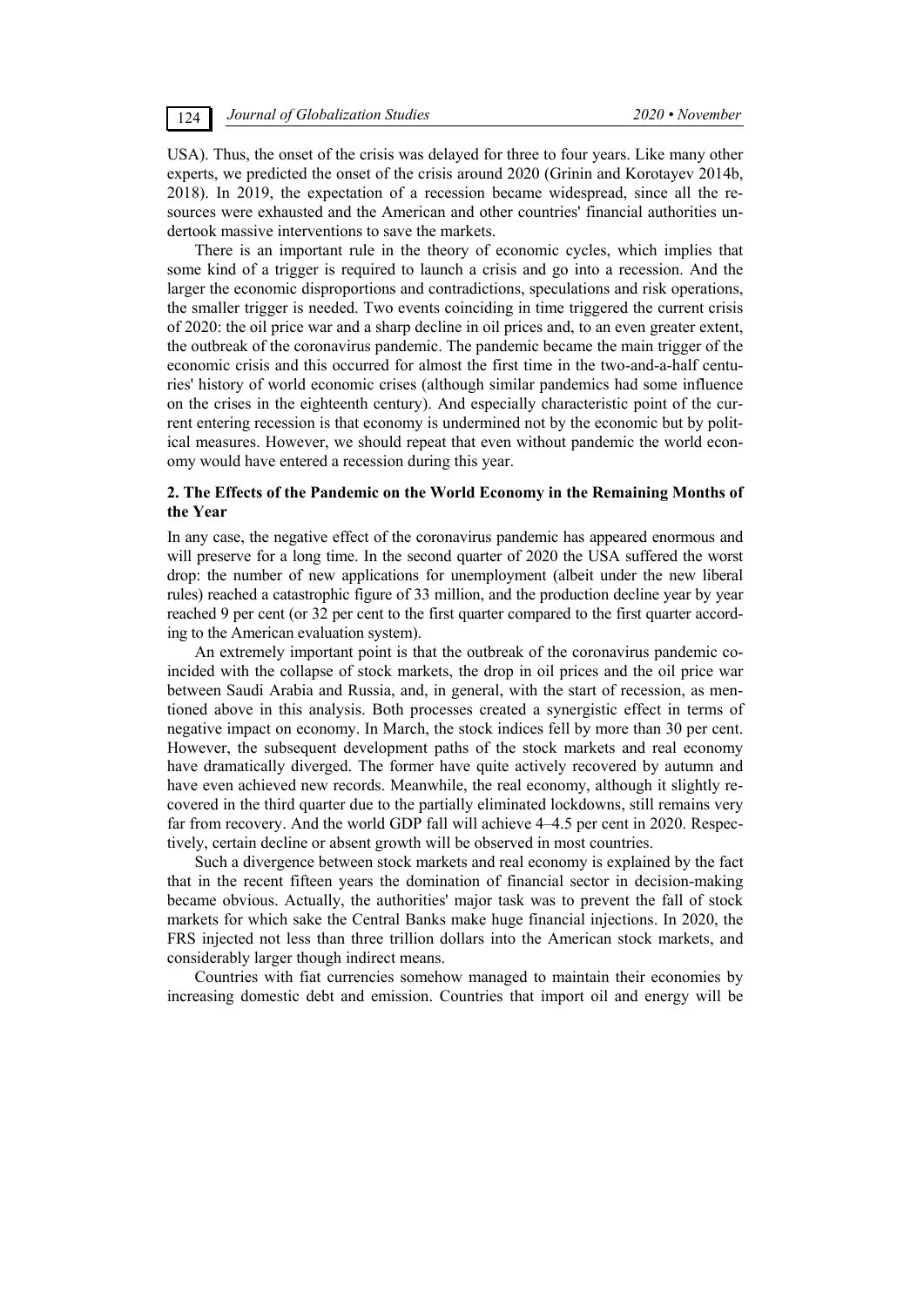able to somewhat alleviate losses, but, of course, not completely. The positions of oilexporting countries have deteriorated due to the decreasing demand for energy resources.

In many economies, the online sales have increased to the detriment of offline sales. And this trend may subsequently affect the deterioration of economies in many cities, exacerbate problems in national budgets, and also become one of the reasons for the growing unemployment. Significantly more noticeably than in other sectors of the world economy, in 2020 the negative consequences are observed in such sectors as international trade, international tourism, air and other transportation, and other similar sectors.

Note that although the overall slowdown is observed everywhere, in almost all countries, however, the low-income countries generally slow down less than highincome ones, that is, they grow noticeably stronger than high-income countries. The latter as well as a number of oil-exporting countries, including Russia, obviously demonstrate a negative growth.

# **3. The Impact of the Pandemic on the Global Economy**

In addition to the above said, we trace the synergistic effect of the pandemic and recession on the changes in financial policies of the United States and other high-income OECD countries. The United States and Europe (and Japan conducted it some time ago) have now started to increase money issuance and domestic debt at an unprecedented scale. The FRS emission only for the year 2020 may amount the sums that have been emitted during the previous decade. In fact, there is a merge of financial authorities and the state's opportunities with large private funds and individual players. For a while, this has brought a positive effect since it has slightly slowed down the collapse of markets and contributed to their recovery. But this has been done only by reducing the rate of economic growth after 2020. This will be especially noticeable in the United States, where financial and political authorities will have to maintain stock markets and decrease interest rates, and take some measures to prevent bankruptcies, *etc*. All this will make the US economy less competitive, while the American people will still live more and more beyond their means (on the account of constantly growing debt). In the long run, this will weaken dollar. So, in the coming years, one can expect the introduction of negative interest rates in the United States; and also the US and Europe will likely borrow the Japanese practice when Central Banks directly purchase shares in the stock markets.

We can also observe an intensified competition between Trump and the Democratic Party regarding the question which side will give more money and assistance to the American citizens in 2020. Such populism has undoubtedly increased the US national debt by several trillion dollars (it can be assumed that by more than 3 trillion dollars) in just one year which can make the further growth of the US national debt almost uncontrollable, while the Fed is likely to become the main creditor. Similar processes will also intensify in Europe and Japan.

One can also expect a further slowdown of the economic growth in China after 2020, as well as an increase in the necessity for the Chinese leaders to change the economic model. This necessity emerged already more than ten years ago (see Grinin 2011, 2013; Grinin, Tsirel, and Korotayev 2015). However, it is highly doubtful that China is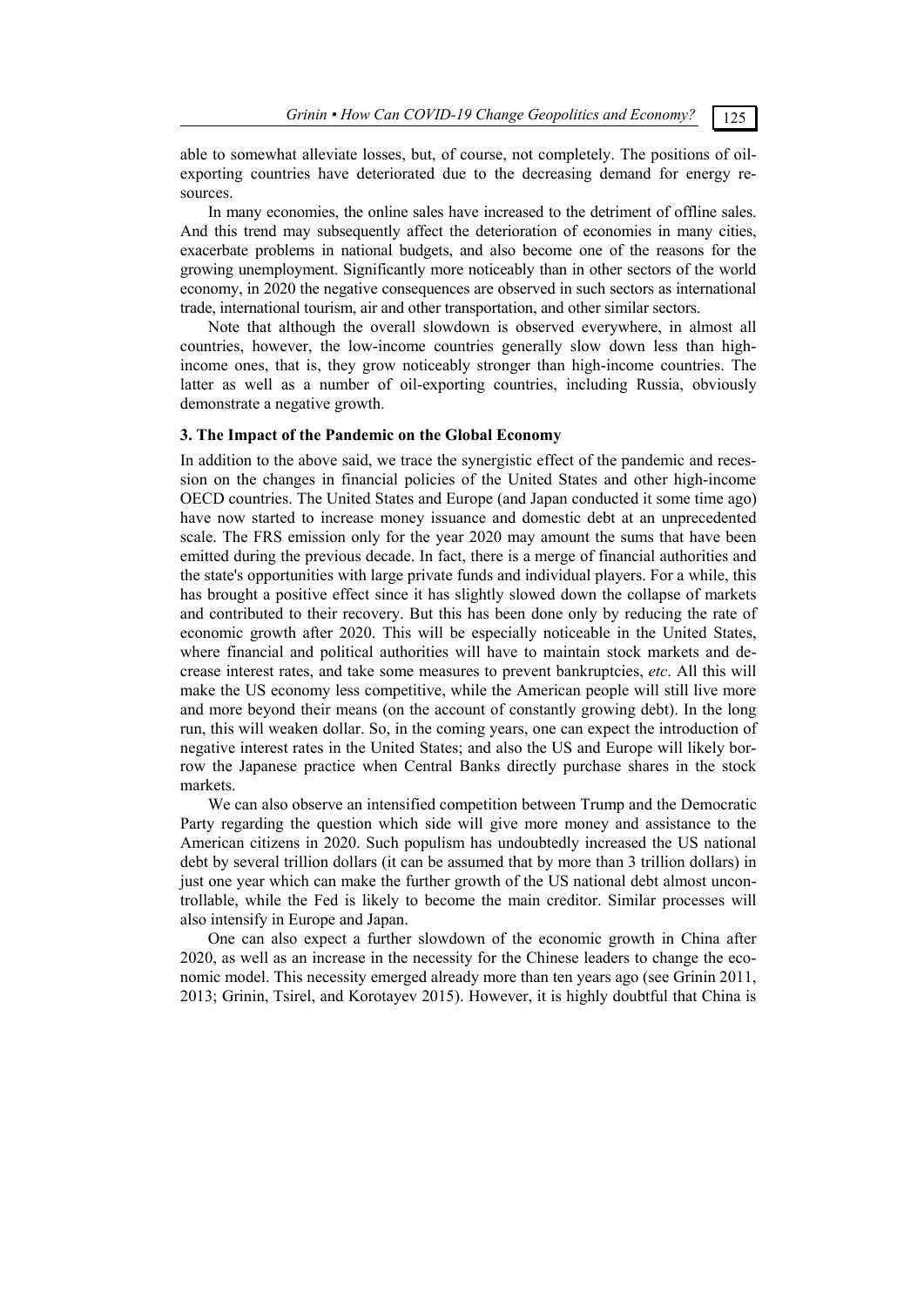ready for a radical change in its economic model of GDP growth through excessive investment and boosting the economy with loans. Therefore, on the contrary, we can expect increased money issuance and all kinds of support for the economy, which will increase imbalances in it and create conditions for future systemic crises. It is also likely that falsifications of statistical data will probable expand and create the illusion of faster economic growth.

The weakening of the global economy, as well as of economies of high-income OECD countries, in comparison with the 2000s and even with the 2010s, perfectly fits the concept of a crisis-depressive phase of global economic development at the downswing phases of Kondratieff waves. So, at the moment we are passing through the downswing phase of the fifth Kondratieff wave (Grinin and Korotayev 2014a). We proceed from the fact that the governments and financial authorities of high-income OECD countries and China are not ready to let the recession spread in a natural way, so they intend to support thousands of economically doomed enterprises and unprofitable projects, greatly increase the injections of money into economy and support low, zero and even negative interest rates (this will probably allow simultaneously supporting the rapid growth of the national debt with less effort). Hence, one may expect that the new medium-term (7–11 years long) Juglar cycle will last longer.

If we consider that the recession began in 2020 (and it has started in terms of GDP while the stock exchanges have recovered), then the previous Juglar cycle lasted more than 11 years. This became possible only due to the easier monetary policy and the increase of national debts in the USA, high-income OECD countries and China, thus, there were made all possible attempts to push back the recession and to help potential bankrupts. Eleven years is a period which is considered to be the full term for a Juglar cycle. In general, the downswing phases of the medium-term cycles are somewhat longer than their upswing phases. Therefore, we can assume that the onset of the medium-term cycle, which is still in the phase of unfolding recession, will probably be also noticeably longer than the last one (2008–2020). It will be longer, because the states will try in every possible way to avoid the bursting of stock-exchange and other bubbles, entering the recession, liquidating low competitiveness firms, zombie companies, *etc.* from the market.

# **4. Which of the Great Powers Wins More, and Which Loses the Most from the Current Coronavirus Pandemic**

Early this year we have supposed that since in the USA the anti-Trump forces would try to play the pandemic card to win at the elections, the USA may lose more than others. On the victory wave, the democrats hardly think about it now, but the results of their Pyrrhic victory will soon manifest themselves.

At the same time, China seems to have temporarily won, because it has opportunity to legally refuse unprofitable deals with the USA. We suppose that democrats will continue to implement the policy of constant pressure and demonizing China (similar to the US strategy towards Russia); however, for some time they will have other things to worry about. So China will have a kind of respite. In addition, China has won ideologically and raised the prestige by proving to Chinese people and many states that it is capable to take large-scale and effective measures to combat the epidemic. Today, China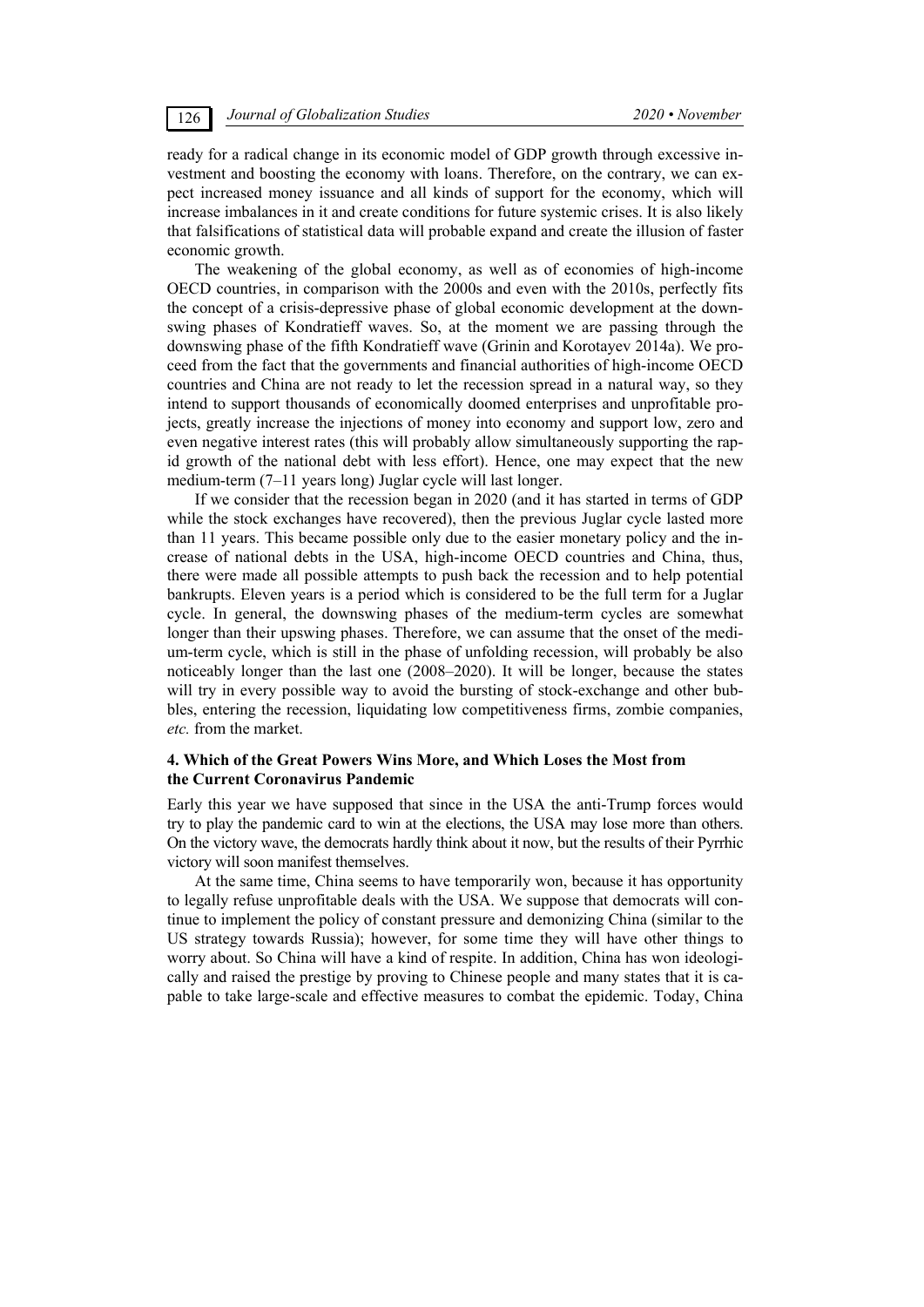is one of those few countries that have managed to completely stop the spread of the epidemic. However, in future China will have hard times since the struggle with the USA will likely exacerbate (see below) and it is now clear that America is ready to use any means in the struggle with competitors.

Europe has obviously lost since it still remains under severe restrictions while its economy is falling.

Russia also faces increasing risks. The threats posed by long-lasting low oil prices and expanded by the unprecedented destruction of economy because of the selfisolation regime and disappearance of enterprises in the spring of 2020. As a result, the government took huge obligations to help economy and population. Besides, the inner demand has been decreasing for several years running. This makes the financial and economic and consequently political situation in the country quite uneasy.

In the medium term:

1) In general, the current major players may weaken while the countries with population growth and expanding economy may gradual gain strength.

2) Countries that do not have a freely convertible currency may start to withdraw from agreements which prevent their central banks from issuing currency. It may result in weakening the position of dollar, that is, the position of the United States.

3) Since the fight against coronavirus quarantine violators undoubtedly increased the ability of states to control their citizens through new technologies of artificial intelligence. The digital control technologies (up to the digital 'slavery') are actively introduced both in the authoritarian countries, like China and Russia, and in Western countries.

# **5. The Global Balance of Power**

In the short term, this balance will hardly change; however, if the recession turns quite serious, then a gradual shift of the global balance of power will start. More precisely, the process will intensify, which has already been going on for a rather long time. In general, we denote this process as the World-System reconfiguration (Grinin and Korotayev 2012, 2016). It is associated with the gradual destruction of the former order based on the US hegemony and creation of conditions for the emergence of a new world order (Grinin, Ilyin, Andreev 2016; Grinin, Korotayev, Tausch 2016). Unfortunately, this process is 'natural', that is, spontaneous and destructive. And the current temporary abandonment of citizens' basic rights, temporary closure of borders, *etc.* along with the recession will provide an impetus for the forthcoming significant changes.

In particular, there may start the weakening of the current global and regional centers of power (probably, all of them but to varying degrees). In the USA, the internal struggle has reached the level of a hybrid civil war, which will weaken the country and make its foreign policy a complete 'hostage' to the internal political struggle.

It is clear that the USA is increasingly losing its leadership functions (see Kissinger 2001, 2014; Buchanan 2002; Kupchan 2002; Todd 2003; Wallerstein 2003; Mandelbaum 2005; Kennedy 2008; Zakaria 2008; NIC 2008, 2012; Lachmann 2010: 195, 197; Grinin 2010, 2019; Grinin, Korotayev 2010a, 2010b, 2015, 2020; Grinin, Korotayev, Tausch 2016; Grinin, L., Grinin, A., Korotayev 2017a; see also Komlosy, Hofbauer 2019). It is very important that this weakening has caused the global 'disorder' in recent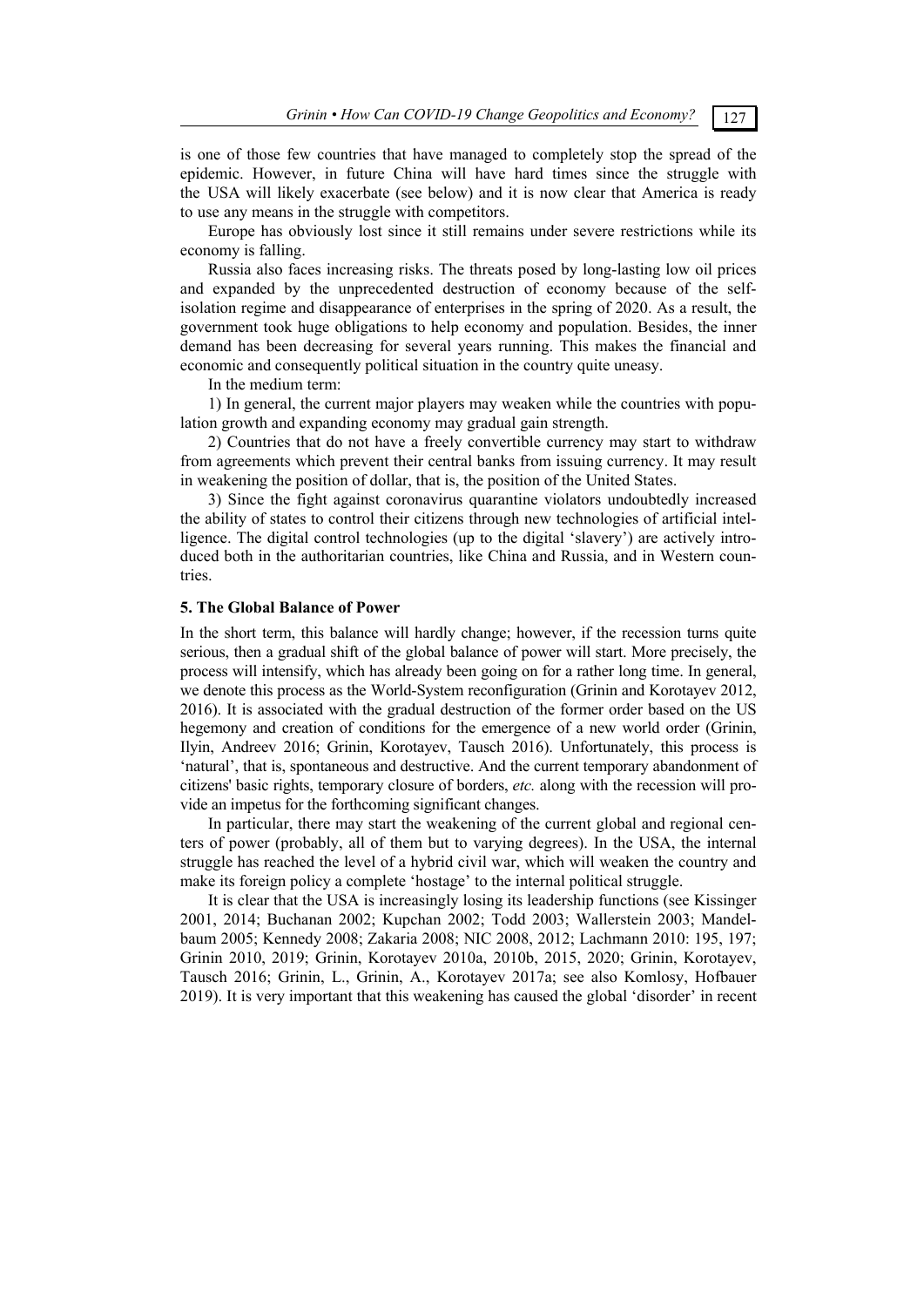years; moreover, it is the US actions that significantly impact this situation (Grinin, L., Grinin, A., Korotayev 2017a, 2017b). The 'disorder' has even more increased after Trump came to power – among other things because of his aspiration to change the long-standing relationships (Grinin, Korotayev 2020).

We may argue that this evidences the exacerbation of the above-described contradiction. The democrats may accelerate this weakening in certain respects. For the purposes of the present forecast it is important to emphasize that in 2020, the coronavirus pandemic will become a new turning point in changing the US position in the world. It will also be a new turning point in weakening the US hegemony and at the same time in strengthening the struggle against such changes. This can be manifested in intensified struggle to weaken potential rivals and undermine their positions in the world.

It is also important to indicate that the Republic and democracy underlying the U.S. political system contradict its imperial position. This contradiction is not superficial, but systemic, the Republic and democratic values will increasingly conflict with the Empire; thus, since the United States cannot renounce either the Republic or the Empire, all these factors will have a great and unpredictable impact on political processes in the United States and negatively translate into the world. In other words, the US enormous power over the world and thereby the resulting responsibility for the world order comes into a violent contradiction with the archaic political system and actual irresponsibility of the American political establishment who tends to ignore the consequences of the foreign policy course, which relies primarily on intelligence services and power (a policy which has been called 'the big-stick policy'), but is not suitable for the rational governing of the Empire.<sup>4</sup> This is a very important point for this analysis, since this contradiction between the US archaic political system and the foreign policy obligations will intensify and aggravate. Hence, in the near future some unexplained 'zigzags' and turns in the US foreign policy are quite probable irrespective of which administration comes to power.

In particular, one may expect that the United States will reinforce their anti-Chinese policy, and use any pretext against China. The United States are already playing a card of the Chinese responsibility for the spread of coronavirus under the pretext of allegedly wrong actions taken by China, which harmed the United States. And they also express absurd (but dangerous) ideas to demand compensation from China for the damage to the USA from the epidemic amounting up to trillions of dollars and threat to impose new sanctions. There even appear ideas extremely dangerous for the USA to reset to zero the American debt to China which is more than a trillion dollar. These twists may involve the relations with countries which traditionally consider themselves as the US allies. At first, the democrats may improve the relations with allies and return to the Paris agreement, but in general in the coming years the latter may expect deterioration of relations with the USA along with new financial requirements, forbidden contacts with Russia and other countries and even sanctions. The United States may become even more impossible to negotiate with than they used to be in recent years. The COVID-19 epidemic may become an important threshold in the growing struggle between the so-called globalists (representatives of the largest American business and finance oriented at the global market) and the business structures, focused on the US domestic consumption market and industrial sector.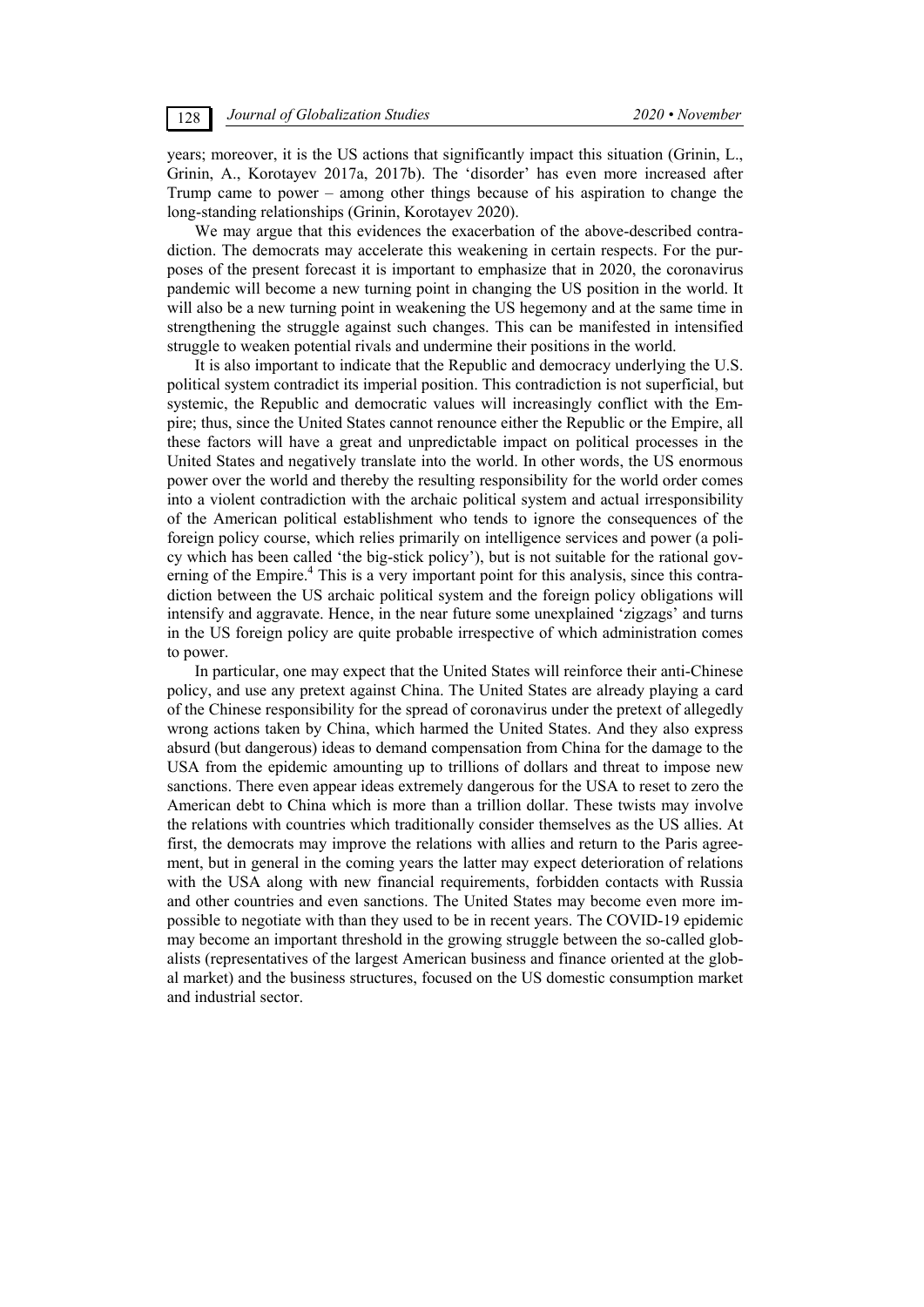Since the internal struggle fully involves the American foreign policy interests, there are concerns that in the coming four years the party struggle in the USA will follow the already tested scenario, yet instead of Russia they will demonize China (but of course, Russia will not be forgotten either). Consequently, the attempts to punish PRC may lead to increasing tensions in the World System which will undoubtedly shake the existing world order and significantly polarize the world.

In countries like Russia, the current problems can completely halt economic growth, which will lead to their loss of economic power, which they may try to compensate by a more active and somewhat aggressive foreign policy. However, in the medium term, the deterioration of the economic situation in Russia can lead to an aggravation of the internal political situation and increase the threat of social and political destabilization (which has already started in Belarus).

Saudi Arabia may face not less difficult situation especially in case of long-lasting low oil prices. The Saudis have already started to take unpopular fiscal measures. The country may face the revival of behind-the-scenes political power struggle; meanwhile, the decrease of their currency reserves may reduce the Saudi authority in the Arab world.

It should be noted that changes in the world order and the crisis-depressive development (which we expect in the medium term and partly in the long term<sup>5</sup>) are very closely related. It is in such periods of weak economic development that turbulent phenomena intensify in world politics, the world order is shaken, and the search for some new principles begins. It should be added that according to the theory of production revolutions (Grinin, L., Grinin, A. 2015, 2016a, 2016b; Grinin, L., Grinin, A., Korotayev 2017a, 2017b, 2020), the modern era attributes to the third revolution – the Cybernetic (after the Agricultural/Neolithic and Industrial Revolutions).<sup>6</sup>

This revolution has three phases. The first phase (of rapid innovative development) lasted between 1955 and 1990. The next phase of rapid innovative technological development is expected to start between 2030 and 2040. It will merge with the sixth technological paradigm, which is formed as a result of the sixth Kondratieff wave (about the Cybernetic Revolution and the sixth Kondratieff wave see Grinin, L., Grinin, A. 2015, 2016a, 2016b; Grinin, Korotayev, Tausch 2016; Grinin, L., Grinin, A., Korotayev 2017a, 2017b, 2020). The period from the 1990s to the 2030s is the intermediate phase of the Cybernetic Revolution.

This phase has certain characteristics, namely: 1) there are less breakthrough technological innovations but they are improved and diffused faster and more actively in the majority of countries throughout the world.<sup>7</sup> 2) For a new technological breakthrough to occur, it is necessary to equalize the level of development of countries around the world. This is exactly what has been happening, so the low-income countries are catching up with high-income countries due to the fact that the growth rates in the former are noticeably higher than in the latter. We define this process as the Great Convergence (Grinin and Korotayev 2015). And we expect it will continue in the 2020s. 3) For a new technological breakthrough to occur, the World-System center should weaken and many old political, social, international relations must be changed. All this can happen only due to the phenomenon, which we defined above as the World-System reconfiguration. Respectively, this reconfiguration consists in pulling up the political component of the modern world to the economic one (which is far ahead of the political one [Grinin L.,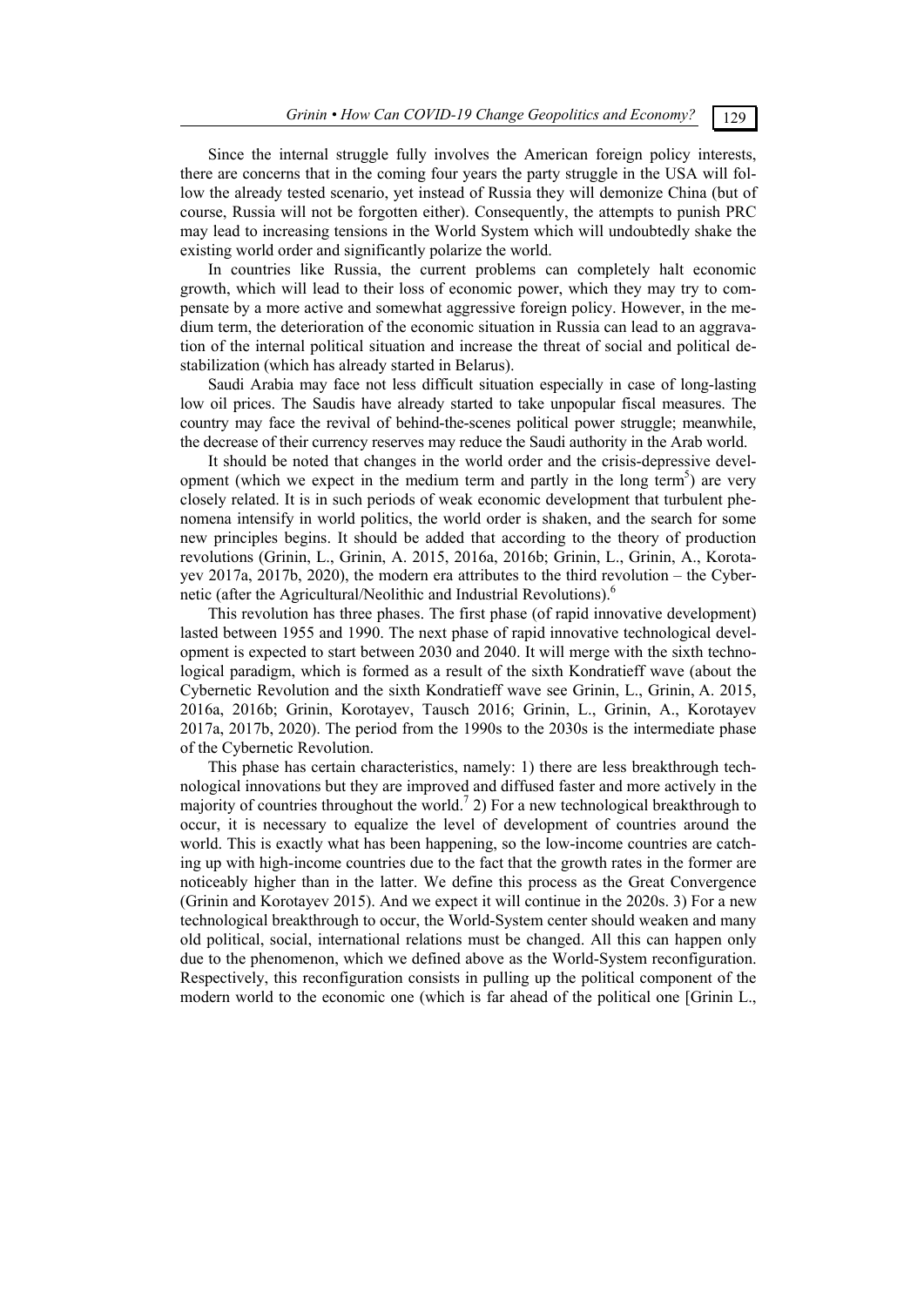Grinin A. 2015; Grinin and Korotayev 2012, 2016]). It is clear that economic and financial globalization has gone much further than political globalization. Accordingly, the pulling up of the political component is a painful, turbulent, conflict, and sometimes revolutionary process. It is no accident that globalization has stalled in its old form. Economic globalization regresses (let us remember at least the introduction of import tariffs and the virtual collapse of the WTO, so coronavirus has completely drew globalization back), while the political one 'clears its way' to move forward. The pulling up of the political component will be carried out as a result of the started formation of a new world order. But for this purpose, it is necessary to destroy the old order and of course, this is a painful and dangerous process. The coronavirus pandemic is another step in this direction. It follows from what has been said that the next  $10-12$  years or more are expected to be economically and politically difficult and conflicting; one can also expect the rise of new major players, here we mean India in the first place.

Thus, we will expect a stable rise only in the early 2030s, when the new sixth Kondratieff wave may start. However, it is hard to say how strong the economies and financial sectors will be. It is possible that markets will burst much earlier despite all the efforts of governments. In this case, one can expect not one long, but two short business cycles.

### **Final Remarks**

According to our forecasts (Grinin L., Grinin A., and Korotayev 2017a, 2017b), the sixth technological paradigm (that will support the upswing of the  $6<sup>th</sup>$  Kondratieff wave) will be produced by the so-called MANBRIC-convergence, that is, the convergence of the following technologies:

- Medical technologies.
- **A**dditive technologies (3D printers, *etc*.).
- Nano technologies.
- Biotechnologies.
- **R**obotics.
- Information technologies.
- Cognitive technologies (including AI).

We also anticipate that the core of the MANBRIC paradigm will be constituted by medical technologies. We also argue that the formation of this paradigm will be characterized by the breakthrough in medical technologies which will be capable to combine many other technologies into a single system of MANBRIC-technologies.

Let us note that the COVID-19 pandemic has given an obvious impetus to the intensification of medical research and related MANBRIC-technologies along with the increasing funding of such researches and attention to them. Thus, paradoxically, the fight against the pandemic may speed up the emergence of the new technological paradigm and, thus, the onset of the upswing of the new (sixth) Kondratieff wave.<sup>8</sup>  $\ddot{\phantom{0}}$ 

### **NOTES**

\* This article is an output of a research project implemented as a part of the Basic Research Program at the National Research University Higher School of Economics (HSE) in 2020 with support by the Russian Scientific Foundation (Project No. 18-18-00254).

<sup>1</sup> The implications of the COVID-19 pandemic for the world economy and geopolitics have already become an object of rather active research (see, *e.g*., Atkeson 2020; Baker *et al*. 2020; Fer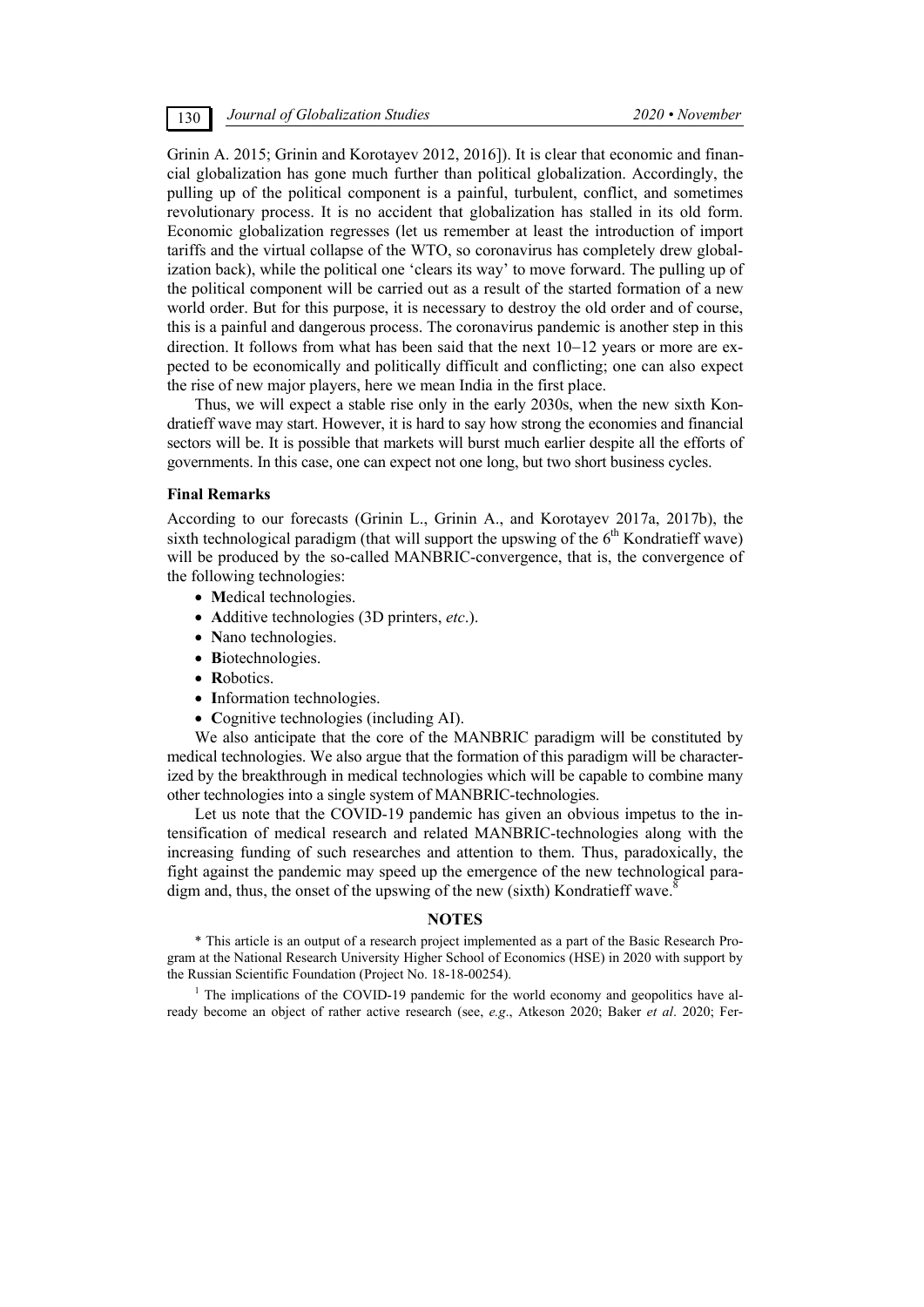nandes 2020; Guerrieri *et al.* 2020; Heisbourg 2020; Hofbauer and Komlosy 2020; Kosmehl 2020; McKee and Stuckler 2020; Ozili. and Arun 2020; Sharif, Aloui, and Yarovaya 2020; Snooks 2020a, 2020b). However, many aspects of this issue have been studied sufficiently.

 $2^2$  To be more precise, the disease complications, only to some extent associated with H1N1 virus, have become one of the main causes of deaths, since mostly elderly and sick people die.

<sup>3</sup> For more details about the nature of economic crises, see Tugan-Baranovsky 1954; Mitchell 1927; Schumpeter 1939; Haberler 1964; Bernanke, Gertler, and Gilchrist 1998; Minsky 2005; Grinin, Korotayev, Malkov 2016; Grinin, Korotayev, Tausch 2016; Grinin and Korotayev 2014a.

4 About archaic features of the American political system and its considerable weaknesses see Friedman 2011: Ch. 1; Lachmann 2010: Ch. 7; Grinin, Korotayev 2020.

 $5$  Conditionally, we consider the medium-term to last for about ten years and long-term – from 10 to 30 years.

 $<sup>6</sup>$  Not to be confused with the popular but unscientific idea of the Fourth Industrial Revolution.</sup>

 $7$  Examples: very large computers in the starting phase in 1950–1970 and very small personal computers in the 2020s. A similar pattern can be observed with respect to mobile phones. While in the 1950–1970s the innovative technologies appeared mainly in high-income OECD countries, however, in the 1990–2020s all these innovations quickly spread to less developed countries.

<sup>8</sup> Note that some rather congruent ideas have already been expressed by Hannes Hofbauer und Andrea Komlosy (see Hofbauer and Komlosy 2020).

### **REFERENCES**

- Atkeson, A. 2020. *What will be the Economic Impact of COVID-19 in the US? Rough Estimates of Disease Scenarios* (No. w26867). National Bureau of Economic Research.
- Baker, S. R., Bloom, N., Davis, S. J. and Terry, S. J. 2020. *Covid-Induced Economic Uncertainty* (No. w26983). National Bureau of Economic Research.
- Bernanke, B., Gertler, M., and Gilchrist, S. 1998. *The Financial Accelerator in Quantitative Business Cycle Framework*. Cambridge, MA: NBER.
- Buchanan, P. J. 2002. *The Death of the West: How Dying Populations and Immigrant Invasions Imperil Our Country and Civilization*. New York: St. Martin's Griffin.
- Fetzer, T., Hensel, L., Hermle, J. and Roth, C. 2020. *Coronavirus Perceptions and Economic Anxiety*. arXiv preprint arXiv:2003.03848;
- Fernandes, N. 2020. *Economic Effects of Coronavirus Outbreak (COVID-19) on the World Economy.* Available at SSRN 3557504.
- Friedman, G. 2011. *The Next Decade: Where we've been... and Where we're Going*. New York, NY: Anchor.
- Glynn, S. 2020. The Geopolitics of COVID-19. *Green Left Weekly* (1258): 12.
- Grinin, L. E. 2010. Which Global Transformations would the Global Crisis Lead to? *Age of Globalization* 2: 31–52.
- Grinin, L. 2011. Chinese Joker in the World Pack. *Journal of Globalization* Studies 2 (2): 7–24.
- Grinin, L. 2013. The Tiger and the Dragon. Development Models and Perspectives of India and China. *Journal of Globalization Studies* 4 (1): 5–31.
- Grinin, L. 2019. Revolutions in the Light of Historical Process. *Social Evolution & History* 18 (2): 260–285.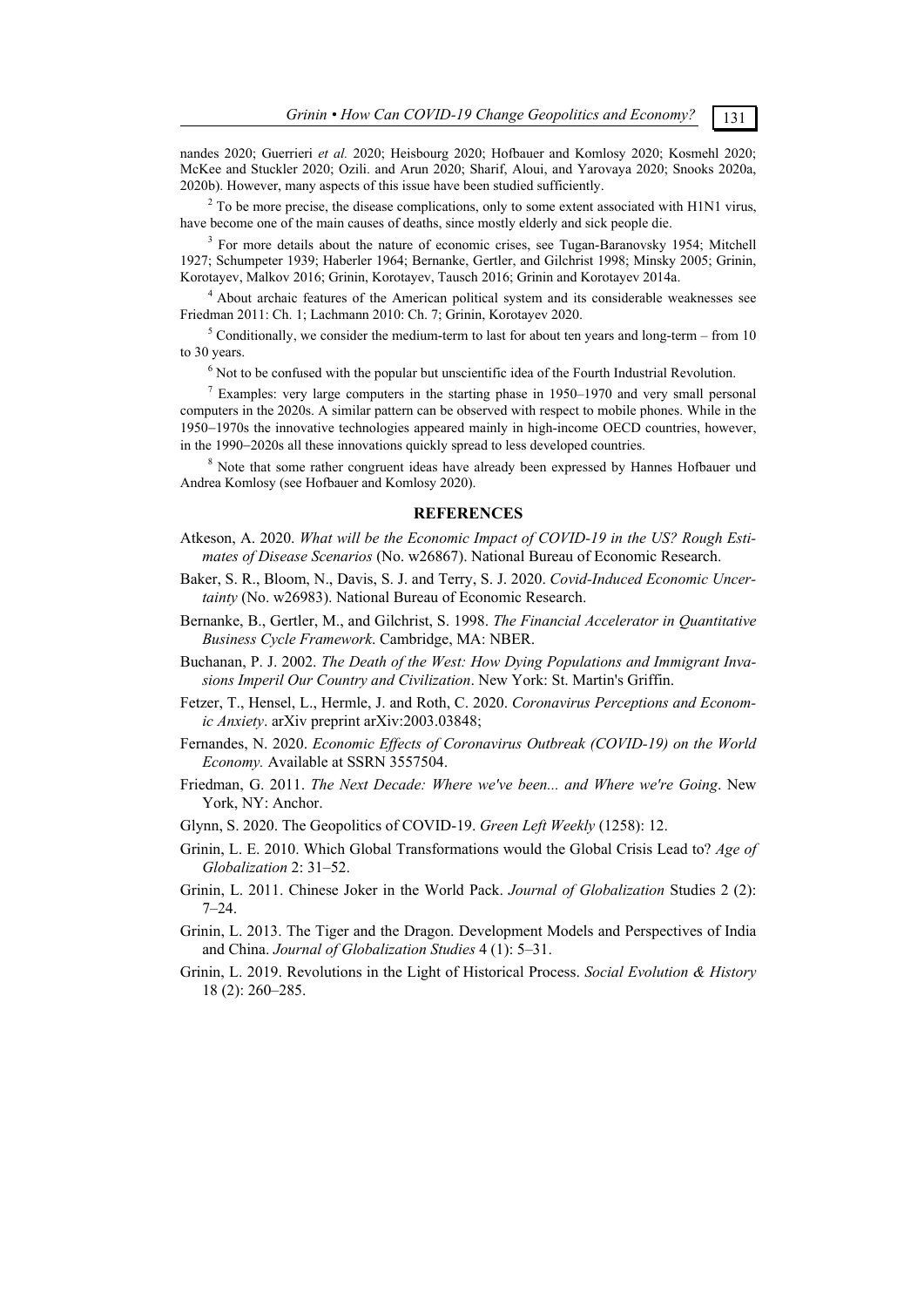- Grinin, L., Grinin, A. 2015. Global Technological Perspectives in the Light of Cybernetic Revolution and Theory of Long Cycles. *Journal of Globalization Studies* 6 (2): 119–142.
- Grinin, L., Grinin, A. 2016a. *The Cybernetic Revolution and the Forthcoming Epoch of Self-Regulating Systems*. Moscow: Moscow branch of Uchitel Publishing House.
- Grinin, L., Grinin, A. 2016b. The Sixth Kondratieff Wave and the Cybernetic Revolution. In Grinin, L. E., Ilyin, I. V., Herrmann, P., and Korotayev, A. V. (eds.), *Globalistics and Globalization Studies: Global Transformations and Global Future.* Yearbook (pp. 337– 556). Volgograd: 'Uchitel' Publishing House.
- Grinin, L., Grinin, A., Korotayev, A. 2017a. Forthcoming Kondratieff Wave, Cybernetic Revolution, and Global Ageing. *Technological Forecasting and Social Change* 115: 52–68.
- Grinin, L., Grinin, A., Korotayev, A. 2017b. The MANBRIC-Technologies in the Forthcoming Technological Revolution. In Devezas, T., Leitão, J., & Sarygulov, A. (eds.), *Industry 4.0: Entrepreneurship and Structural Change in the New Digital Landscape* (pp. 243–261). Heidelberg – New York – Dordrecht – London: Springer.
- Grinin, L., Grinin, A., Korotayev, A. 2020. A Quantitative Analysis of Worldwide Long-Term Technology Growth: From 40,000 BCE to the Early 22nd century. *Technological Forecasting and Social Change* 155 (June): 119955.
- Grinin, L. E., Ilyin, I. V., and Andreev, A. I. 2016. World Order in the Past, Present, and Future. *Social Evolution and History* 15 (1): 58–84.
- Grinin, L. E., Korotayev, A. V. 2010a. Will the Global Crisis Lead to Global Transformations? 1. The Global Financial System: Pros and Cons. *Journal of Globalization Studies* 1 (1): 70–89.
- Grinin, L., Korotayev, A. 2010b. Will the Global Crisis Lead to Global Transformations? 2. The Coming Epoch of New Coalitions. *Journal of Globalization Studies* 1 (2): 166–183.
- Grinin, L., Korotayev, A. 2012. Does "Arab Spring" Mean the Beginning of World System Reconfiguration? *World Futures: The Journal of Global Education* 68 (7): 471–505.
- Grinin, L., Korotayev, A. 2014a. Interaction between Kondratieff Waves and Juglar Cycles. In Grinin, L. E., Devezas, T. C., and Korotayev, A. V. (eds.), *Kondratieff Waves. Juglar – Kuznets – Kondratieff* (pp. 25–95). Volgograd: 'Uchitel' Publishing House.
- Grinin, L. E., Korotayev, A.V. 2014b.The Inflationary and Deflationary Trends in the Global Economy, or 'the Japanese Disease' is Spreading. *Journal of Globalization Studies* 5 (2): 152–173.
- Grinin, L., Korotayev, A. 2015. *Great Divergence and Great Convergence. A Global Perspective*. Heidelberg – New York – Dordrecht – London: Springer.
- Grinin, L. E., and Korotayev, A. V. 2016. MENA Region and the Possible Beginning of World System Reconfiguration. In Erdoğdu, M. M., and Christiansen, B. (eds.), *Comparative Political and Economic Perspectives on the MENA Region* (pp. 28–58). Hershey PA: Information Science Reference, An Imprint of IGI Global.
- Grinin, L. E., Korotayev, A. V. 2018.The Future of the Global Economy in the Light of Inflationary and Deflationary Trends and Long Cycles Theory. *World Futures: Journal of General Evolution* 74 (2): 84–103.
- Grinin, L. E., Korotayev, A. V. 2020. Seven Weaknesses of the U.S., Donald Trump, and the Future of American Hegemony. *World Futures*. DOI: 10.1080/02604027.2020. 1801309.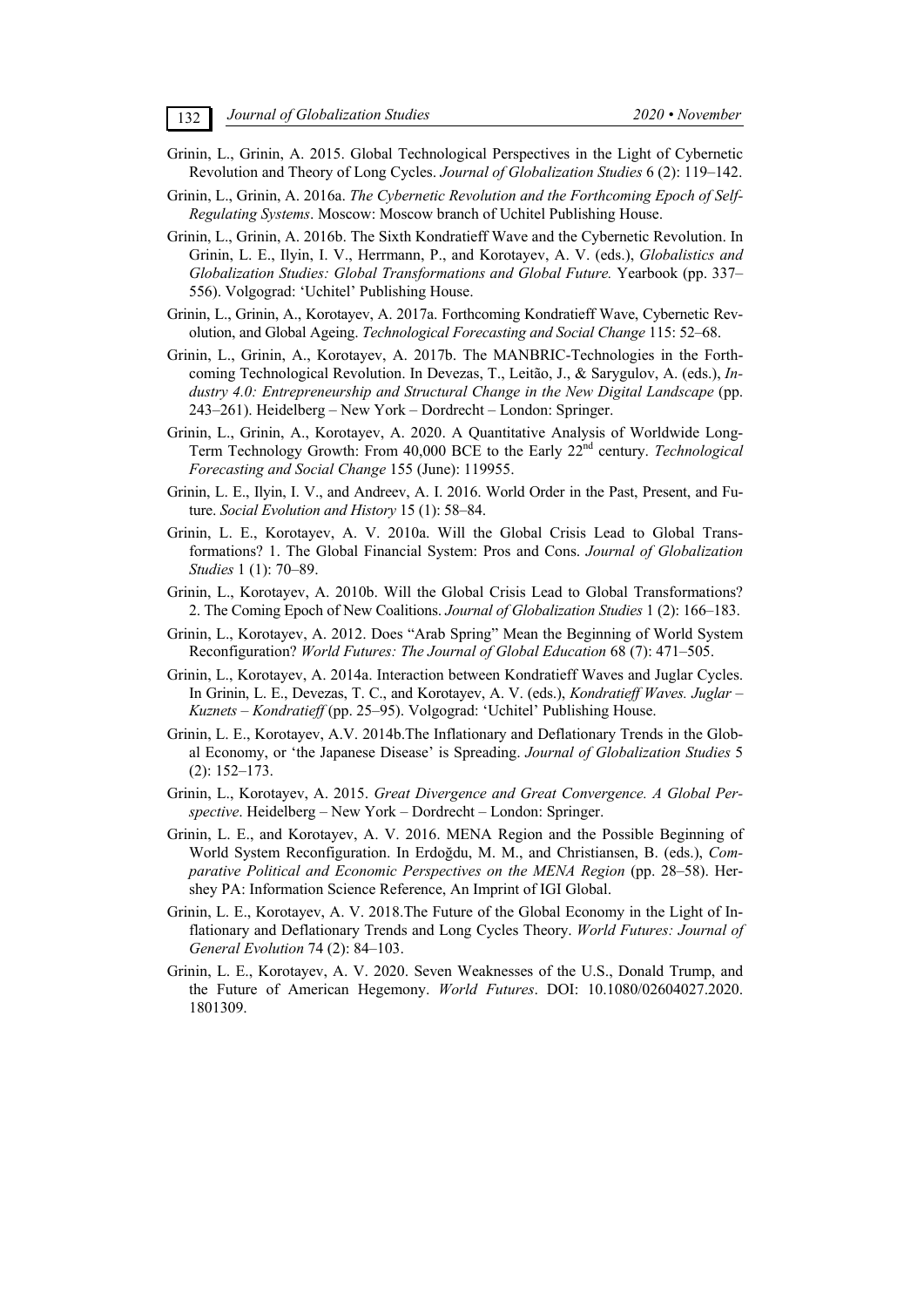- Grinin, L., Korotayev, A., Malkov, S. 2016. The Mathematical Model of Juglar Cycles and the Current Global Crisis. In Grinin, L. E., Devezas, T. C., and Korotayev, A. V. (eds.), *Kondratieff Waves: Cycles, Crises, and Forecasts* (pp. 14–64). Volgograd: 'Uchitel' Publishing House.
- Grinin, L., Korotayev, A., Tausch, A. 2016. *Economic Cycles, Crises, and the Global Periphery.* Springer International Publishing.
- Grinin, L., Tsirel, S., Korotayev, A. 2015. Will the Explosive Growth of China Continue? *Technological Forecasting and Social Change* 95: 294–308.
- Guerrieri, V., Lorenzoni, G., Straub, L. and Werning, I. 2020. *Macroeconomic Implications of COVID-19: Can Negative Supply Shocks Cause Demand Shortages?* (No. w26918). National Bureau of Economic Research.
- Haberler, G. 1964. *Prosperity and Depression. Theoretical Analysis of Cyclical Movements*. Cambridge, MA: Harvard University Press.
- Heisbourg, F. 2020. From Wuhan to the World: How the Pandemic Will Reshape Geopolitics. *Survival* 62 (3): 7–24.
- Hofbauer H., and Komlosy A. 2020. Corona-Krise: Anschub für eine kybernetische Wende. *Telepolis* 20.05.2020. URL: https://www.heise.de/tp/features/Corona-Krise-Anschubfuer-eine-kybernetische-Wende-4723168.html.
- Kennedy, P. 2008. Is this the End of the American Era? *The Sunday Times*, October 12. URL: http://www.thesundaytimes.co.uk/sto/news/world\_news/article241555.ece.
- Kissinger, H. 2001. *Does America Need a Foreign Policy? Toward a Diplomacy for the 21st Century*. New York: Simon & Schuster.
- Kissinger, H. 2014. *World Order*. New York: Penguin Press.
- Komlosy, A., and Hofbauer, H. 2019. Peripheralization and Catching Up in Eastern Europe in Historical Perspective. *Social Evolution & History* 18 (1): 94–109.
- Kosmehl, M. 2020. *Geopolitical Symptoms of COVID-19: Narrative Battles within the Eastern Partnership*. Bertelsmann/Stiftung Policy Brief 08.04. 2020.
- Kupchan, C. A. 2002. *The End of the American Era*. New York, NY: Knopf.
- Lachmann, R. 2010. *States and Power*. Malden-Cambridge, UK: Polity Press.
- Mandelbaum, M. 2005. *The Case for Goliath: How America Acts as the World's Government in the Twenty-First Century*. New York, NY: Public Affairs.
- McKee, M. and Stuckler, D. 2020. If the World Fails to Protect the Economy, COVID-19 will Damage Health not Just Now but also in the Future. *Nature Medicine* 26 (5): 640–642.
- Minsky, H. P. 2005. *Induced Investment and Business Cycles*. Cheltenham, UK Northampton, MA: Edward Elgar.
- Mitchell W. C. 1927. *Business Cycles: The Problem and its Setting*. New York: NBER.
- NIC National Intelligence Council. 2008*. Global Trends 2025: A Transformed World*. Washington, DC: National Intelligence Council.
- NIC National Intelligence Council. 2012. *Global Trends 2030: Alternative Worlds*. Washington, DC: National Intelligence Council. URL: www.dni.gov/nic/globaltrends.
- Ozili, P. K. and Arun, T. 2020. *Spillover of COVID-19: Impact on the Global Economy*. Available at SSRN 3562570.